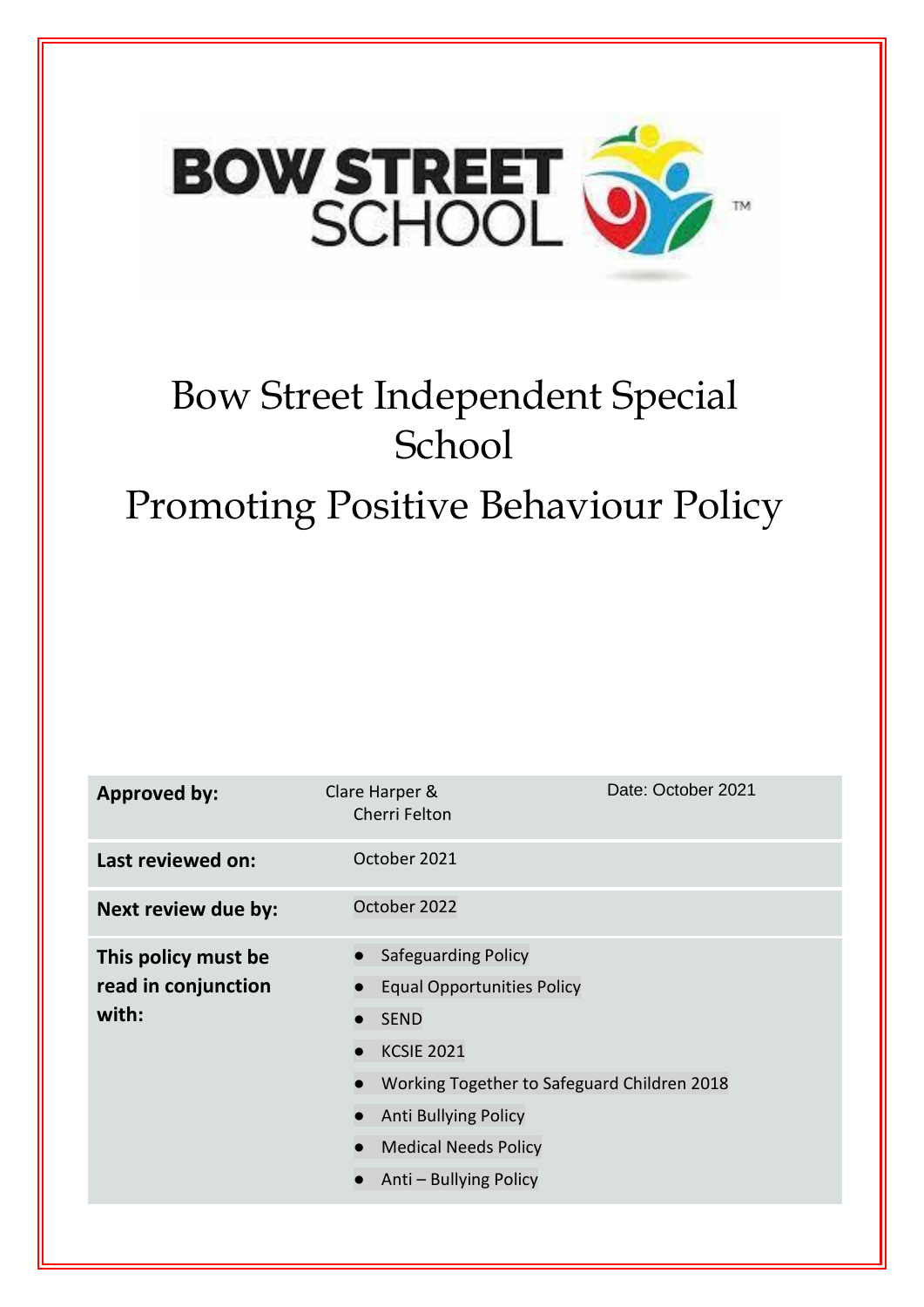# Bow Street School Behaviour Policy

| Contents                                                | Page 1         |
|---------------------------------------------------------|----------------|
| Introduction                                            | Page 2         |
| Aims and Objectives                                     | Page 3         |
| Legislation and statutory requirements                  | Page 3-4       |
| Definitions                                             | Page 4-6       |
| Roles and responsibilities                              | Page 6-7       |
| A consistent approach to behaviour management           | Page 8         |
| Strong school leadership                                | Page 8-9       |
| Rewards and sanctions                                   | Page 10-<br>12 |
| <b>Malicious allegations</b>                            | Page 12        |
| Classroom management and the teaching of good behaviour | Page 12-<br>13 |
| Staff development and support                           | Page 14        |
| Pupil support system                                    | Page 14        |
| Liaison with parents and other agencies                 | Page 14        |
| Managing pupil transition                               | Page 15        |
| Organisation and facilities                             | Page 15        |
| Serious incidents                                       | Page 16        |
| Use of reasonable force                                 | Page 16        |
| Powers to search                                        | Page 17        |
| Monitoring and evaluation                               | Page 17        |
| Appendix 1: Written statement of behaviour principles   | Page 18        |
| Appendix 2: Bow Street School Code of Conduct           | Page 19        |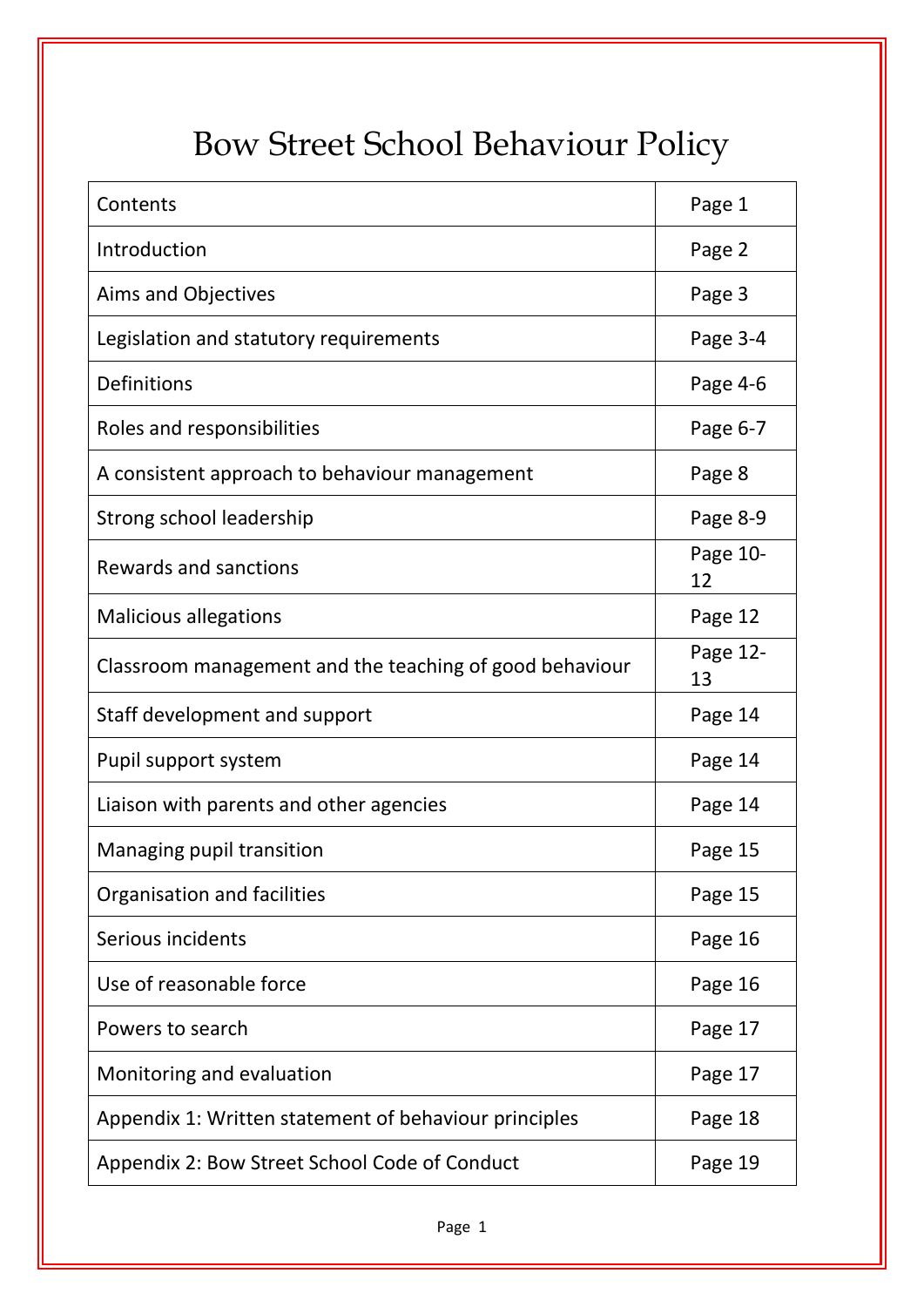#### **Introduction**

We work on the assumption that all behaviour will be good in our school; parents, students and staff will be pulling in the same direction towards securing the student's success and happiness. We encourage positive behaviour by valuing everybody – staff, students and parents alike.

At Bow Street School we recognise that 'behaviour' does not exist in a vacuum, it's affected by factors such as environment, feelings, curriculum, expectations and the way in which pupils are approached. All behaviour carries meaning.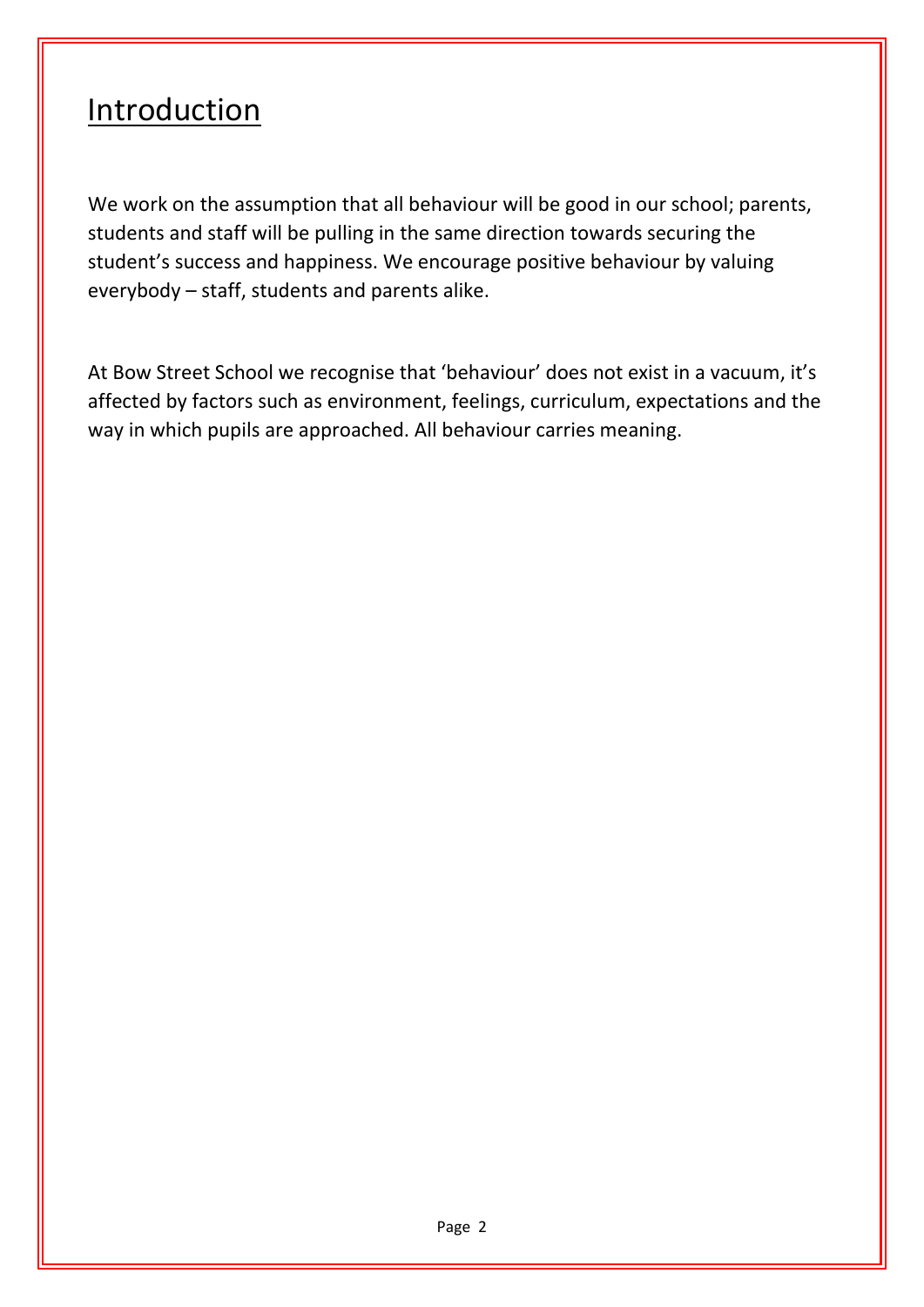#### Aims and Objectives:

- To ensure our School is a safe and happy learning environment for every member of the school community- students, staff and parents.
- To actively promote good behaviour, self-awareness and self-control in a climate of mutual respect.
- To ensure staff and students recognise and understand their rights and responsibilities and work with us to secure good behaviour and develop their social skills.
- To ensure that staff have a consistent approach in promoting positive behaviour.
- To ensure staff feel supported and confident as effective teachers.

#### Legislation and statutory requirements

This policy is based on advice from the Department for Education (DfE) on:

- ●[Behaviour and discipline in schools](https://www.gov.uk/government/publications/behaviour-and-discipline-in-schools)
- ●[Searching, screening and confiscation at school](https://www.gov.uk/government/publications/searching-screening-and-confiscation)
- ●[The Equality Act 2010](https://www.gov.uk/government/publications/equality-act-2010-advice-for-schools)
- ●[Keeping Children Safe in Education](https://www.gov.uk/government/publications/keeping-children-safe-in-education--2)
- ●[Use of reasonable force in schools](https://www.gov.uk/government/publications/use-of-reasonable-force-in-schools)
- ●[Supporting pupils with medical conditions at school](https://www.gov.uk/government/publications/supporting-pupils-at-school-with-medical-conditions--3)

It is also based on the [special educational needs and disability \(SEND\) code of](https://www.gov.uk/government/publications/send-code-of-practice-0-to-25)  [practice.](https://www.gov.uk/government/publications/send-code-of-practice-0-to-25)

In addition, this policy is based on:

- ●Section 175 of the [Education Act 2002,](http://www.legislation.gov.uk/ukpga/2002/32/section/175) which outlines a school's duty to safeguard and promote the welfare of its pupils
- ●Sections 88-94 of the [Education and Inspections Act 2006,](http://www.legislation.gov.uk/ukpga/2006/40/section/88) which require schools to regulate pupils' behaviour and publish a behaviour policy and written statement of behaviour principles, and give schools the authority to confiscate pupils' property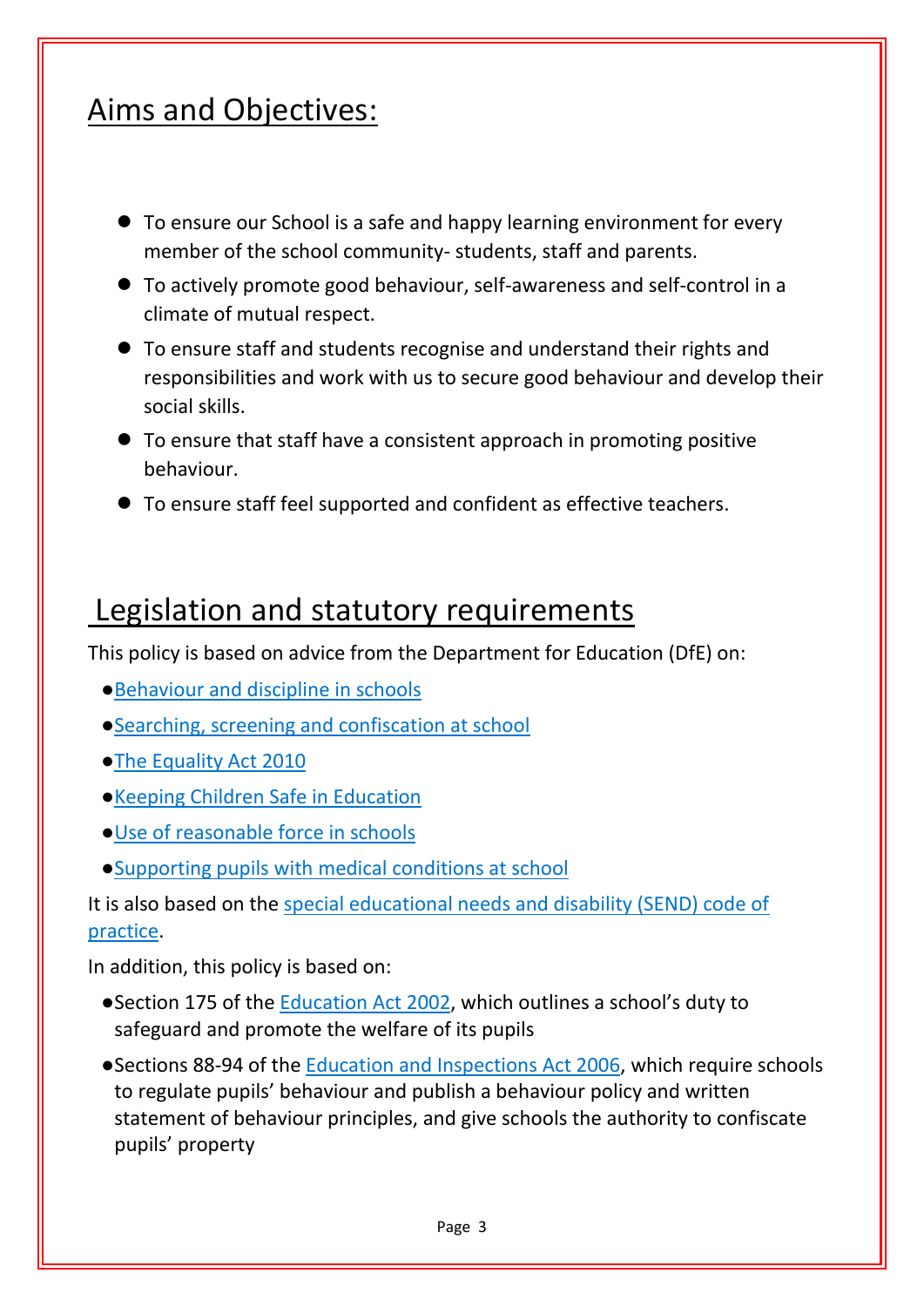●Schedule 1 of the [Education \(Independent School Standards\) Regulations 2014;](http://www.legislation.gov.uk/uksi/2014/3283/schedule/made) paragraph 7 outlines a school's duty to safeguard and promote the welfare of children, paragraph 9 requires the school to have a written behaviour policy and paragraph 10 requires the school to have an anti-bullying strategy.

We have developed our whole school policy to promote positive behaviour in line with DfE guidance 'Behaviour and Discipline in Schools' (2016). Systems and processes are built around the key aspects outlined in DfE guidance.

- 1) A consistent approach to behaviour management
- 2) Strong school leadership
- 3) Rewards and sanctions
- 4) Classroom management
- 5) Teaching of good behaviour
- 6) Staff development and support
- 7) Pupil support systems
- 8) Liaison with parents and other agencies
- 9) Managing pupil transition
- 10) Organisation and facilities

#### Definitions

**Misbehaviour** is defined as:

- ●Disruption in lessons, in corridors between lessons, and at break and lunchtimes
- ●Non-completion of classwork or homework
- ●Poor attitude
- ●Inappropriate language
- ●Failure to follow reasonable request
- ●Failure to hand in personal belongings

**Serious misbehaviour** is defined as:

- ●Repeated breaches of the school rules
- ●Any form of bullying
- ●Sexual violence, such as rape, assault by penetration, or sexual assault (intentional sexual touching without consent)
- ●Sexual harassment, meaning unwanted conduct of a sexual nature, such as: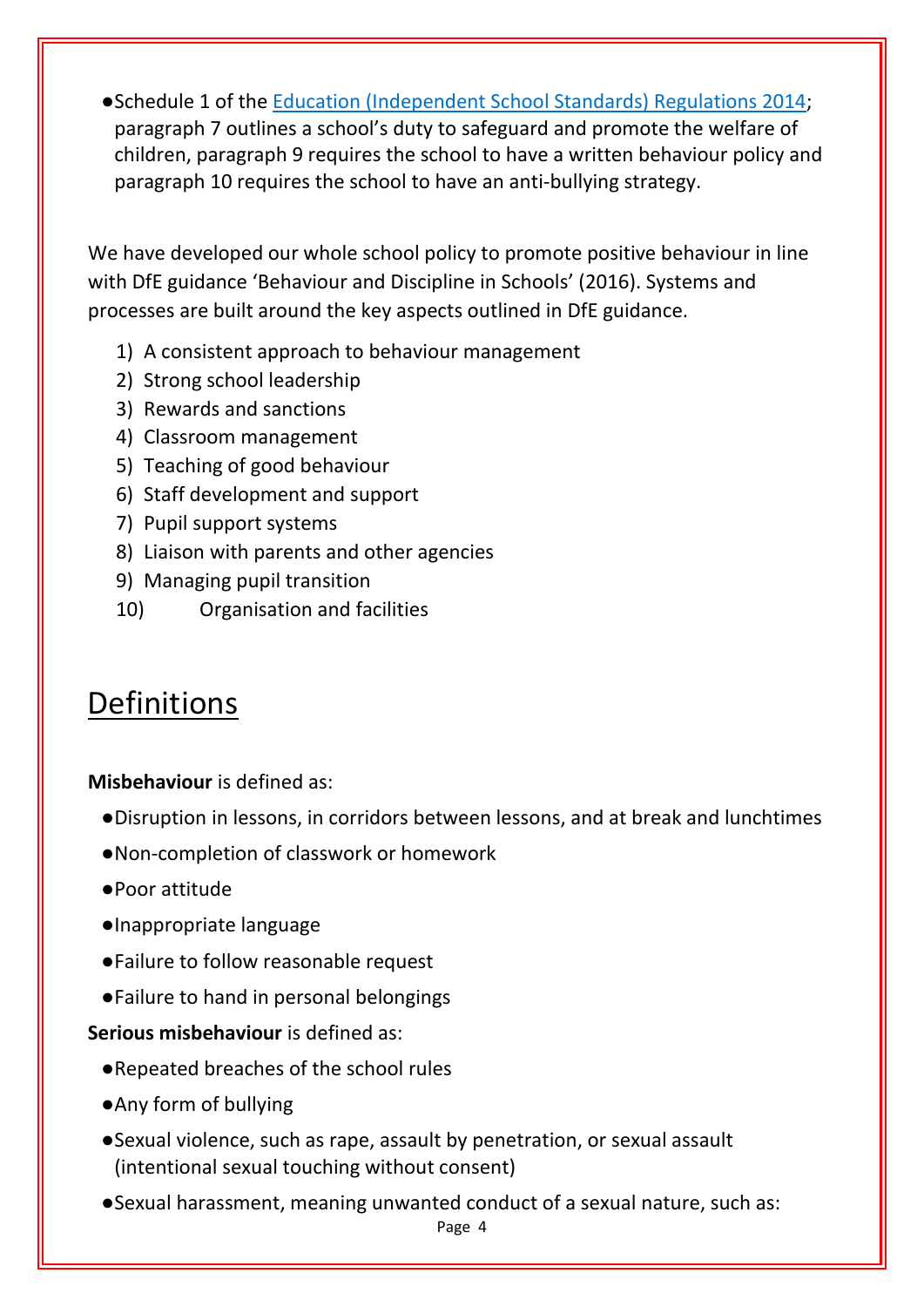- ●Sexual comments
- ●Sexual jokes or taunting
- ●Physical behaviour like interfering with clothes
- ●Online sexual harassment such as unwanted sexual comments and messages (including on social media), sharing of nude or semi-nude images and/or videos, or sharing of unwanted explicit content
- ●Vandalism
- ●Theft
- ●Fighting
- ●Smoking
- ●Racist, sexist, homophobic or discriminatory behaviour
- ●Possession of any prohibited items. These are:
	- ●Knives or weapons
	- ●Alcohol
	- ●Illegal drugs
	- ●Stolen items
	- ●Fireworks
	- ●Pornographic images
	- ●Any article a staff member reasonably suspects has been, or is likely to be, used to commit an offence, or to cause personal injury to, or damage to the property of, any person (including the pupil)

## Bullying

**Bullying** is defined as the repetitive, intentional harming of one person or group by another person or group, where the relationship involves an imbalance of power.

Bullying is, therefore:

- ●Deliberately hurtful
- ●Repeated, often over a period of time
- ●Difficult to defend against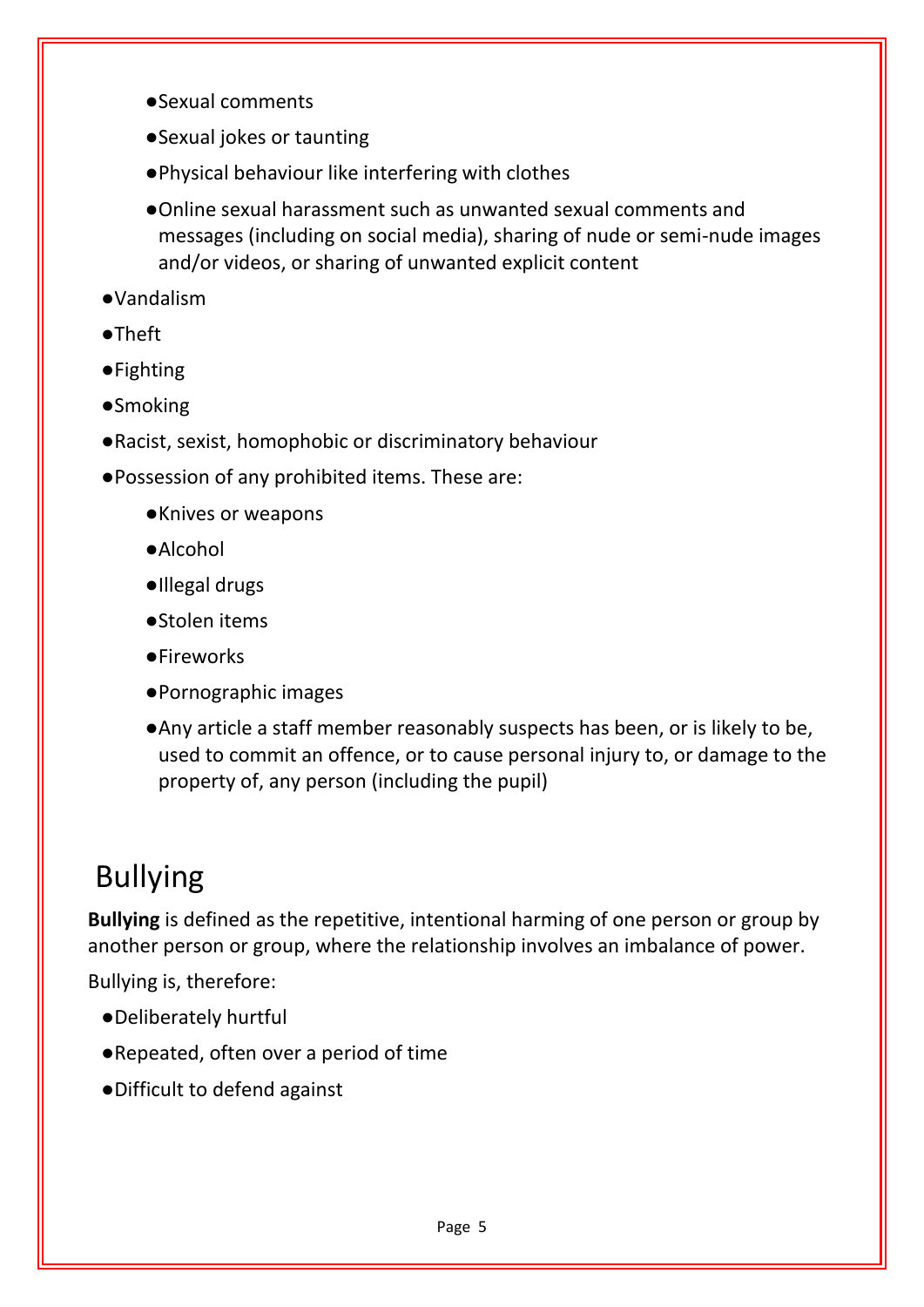Bullying can include:

| <b>TYPE OF BULLYING</b>                                                                                                            | <b>DEFINITION</b>                                                                                                                                                                      |
|------------------------------------------------------------------------------------------------------------------------------------|----------------------------------------------------------------------------------------------------------------------------------------------------------------------------------------|
| Emotional                                                                                                                          | Being unfriendly, excluding, tormenting                                                                                                                                                |
| Physical                                                                                                                           | Hitting, kicking, pushing, taking another's belongings,<br>any use of violence                                                                                                         |
| Prejudice-based and<br>discriminatory,<br>including:                                                                               | Taunts, gestures, graffiti or physical abuse focused on<br>a particular characteristic (e.g. gender, race, sexuality)                                                                  |
| $\bullet$ Racial<br>•Faith-based<br>•Gendered (sexist)<br>•Homophobic/biphobi<br>$\mathsf{C}$<br>•Transphobic<br>·Disability-based |                                                                                                                                                                                        |
| Sexual                                                                                                                             | Explicit sexual remarks, display of sexual material,<br>sexual gestures, unwanted physical attention,<br>comments about sexual reputation or performance,<br>or inappropriate touching |
| Direct or indirect verbal                                                                                                          | Name-calling, sarcasm, spreading rumours, teasing                                                                                                                                      |
| Cyber-bullying                                                                                                                     | Bullying that takes place online, such as through social<br>networking sites, messaging apps or gaming sites                                                                           |

Details of our school's approach to preventing and addressing bullying are set out in our anti-bullying policy.

## Roles and responsibilities

## The Proprietor

The proprietor is responsible for reviewing and approving the written statement of behaviour principles (appendix 1).

The proprietor will also review this behaviour policy in conjunction with the headteacher and monitor the policy's effectiveness, holding the headteacher to account for its implementation.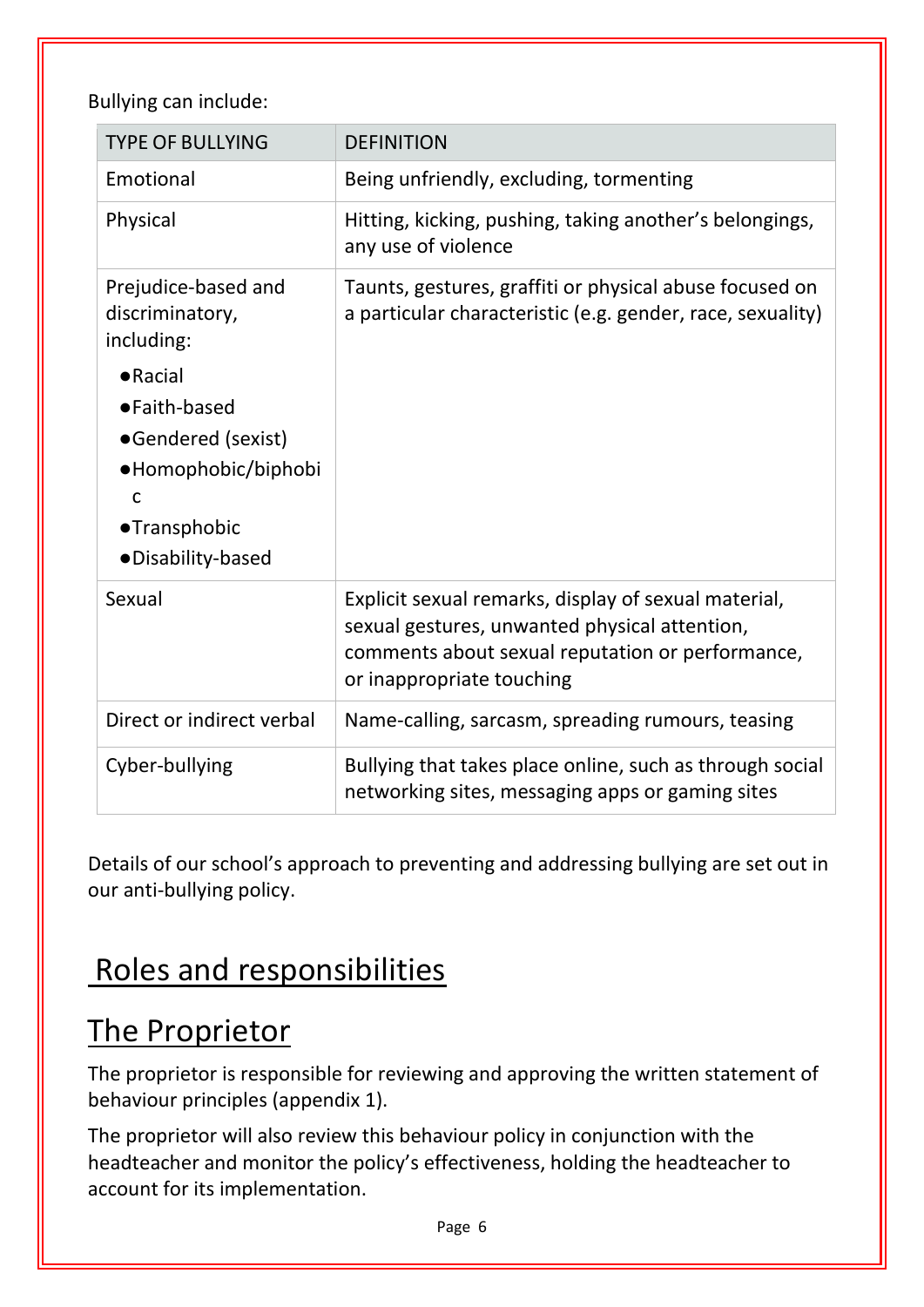The proprietor is responsible for monitoring this behaviour policy's effectiveness and holding the headteacher to account for its implementation.

#### The headteacher

The headteacher is responsible for reviewing this behaviour policy in conjunction with the proprietor Cherri Felton, giving due consideration to the school's statement of behaviour principles (appendix 1). The headteacher will also approve this policy.

The headteacher will ensure that the school environment encourages positive behaviour and that staff deal effectively with poor behaviour, and will monitor how staff implement this policy to ensure rewards and sanctions are applied consistently.

The headteacher is responsible for reviewing and approving this behaviour policy.

The headteacher will ensure that the school environment encourages positive behaviour and that staff deal effectively with poor behaviour, and will monitor how staff implement this policy to ensure rewards and sanctions are applied consistently.

### **Staff**

Staff are responsible for:

- ●Implementing the behaviour policy consistently
- ●Modelling positive behaviour
- ●Providing a personalised approach to the specific behavioural needs of particular pupils
- ●Recording behaviour incidents (see appendix 3 for a behaviour log)

The senior leadership team will support staff in responding to behaviour incidents.

#### Parents

Parents are expected to:

- ●Support their child in adhering to the pupil code of conduct
- ●Inform the school of any changes in circumstances that may affect their child's behaviour
- ●Discuss any behavioural concerns with the class teacher promptly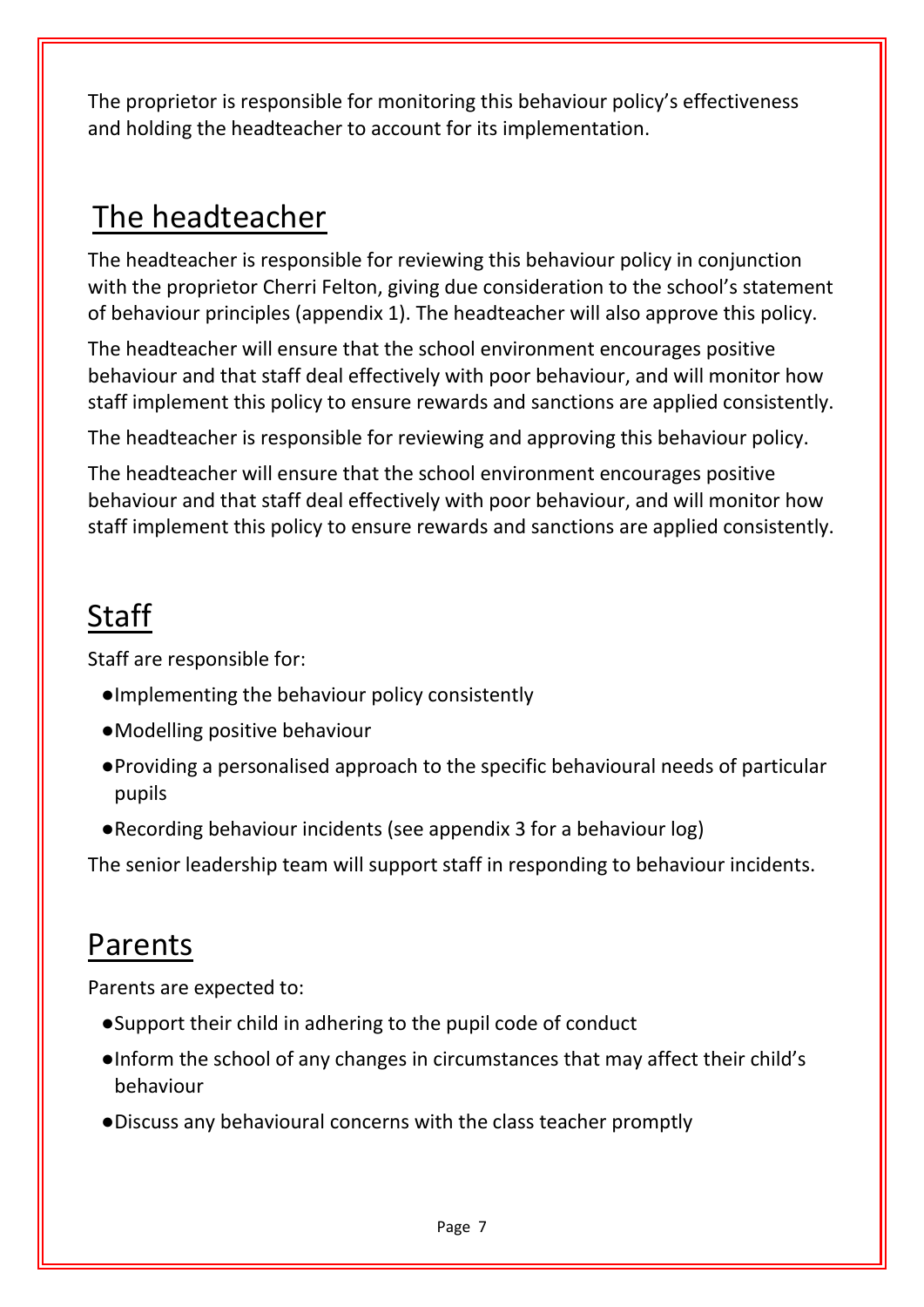#### Pupil code of conduct

Please find attached a copy of the pupils code of conduct.

#### A consistent approach to behaviour management



We adopt the 4 R's framework to promote positive behaviour and ensure that expectations are consistent. We expect all staff and students to sign up and commit to "Rights and Responsibilities".

#### Bow Street School Rights and Responsibilities

- We have the right to the best teaching and learning experiences and the best facilities available.
- We have the right to have our individuality respected including our talents, skills and abilities.
- We have a right to be active members of the school and to contribute to the life of the school in lessons and community activities.
- We have a responsibility to treat each other and the environment with respect.
- We have a responsibility to be in school on time every day and with the equipment we need.
- We have a responsibility to get involved and try our best.
- We have a responsibility to look after each other and not to accept bullying or discrimination.
- We have a responsibility to support the learning and progress of others.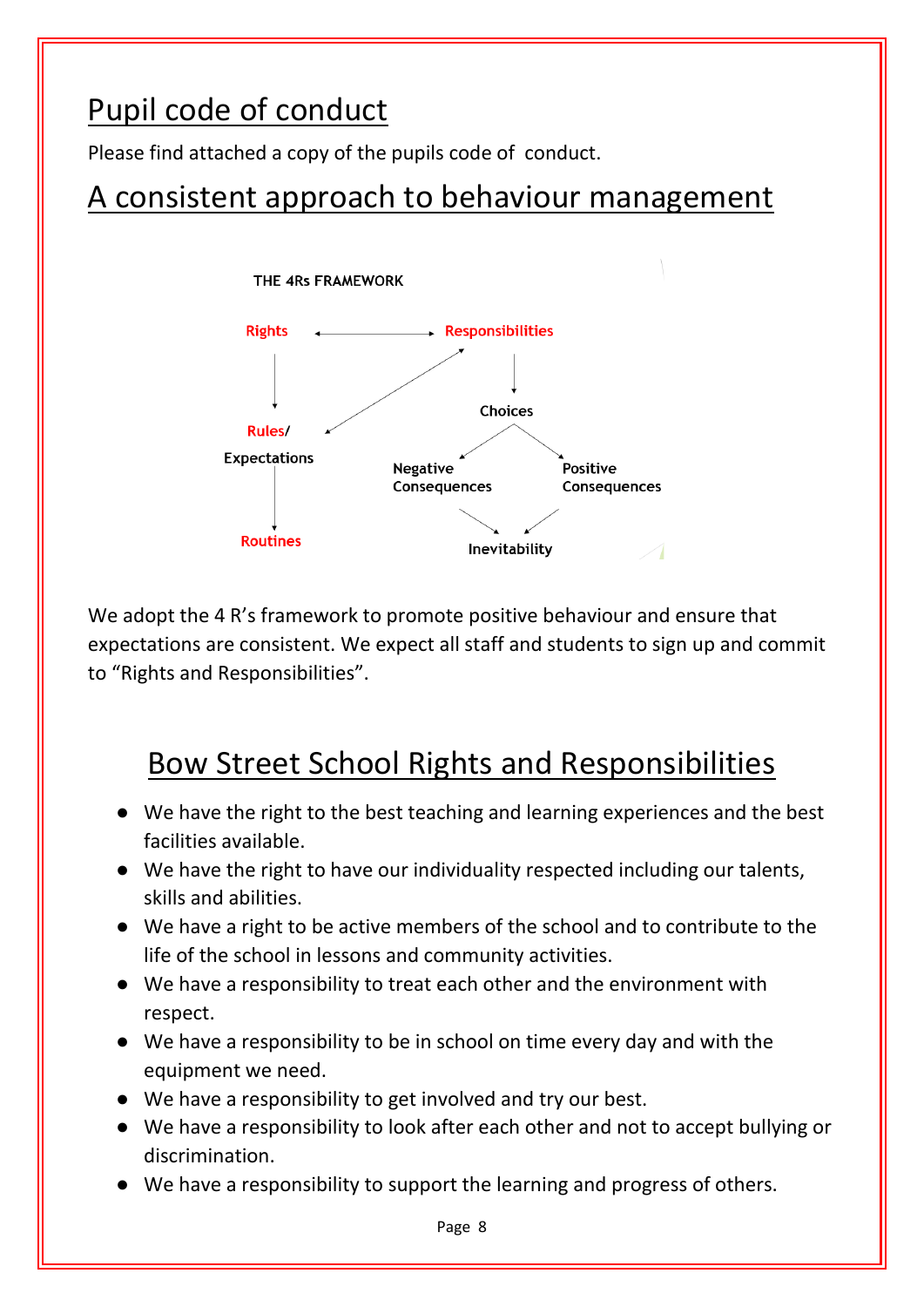We underpin rights and responsibilities with clear rules and routines to ensure that the school day runs smoothly and everyone is clear how they contribute. The Bow Street School Code of Conduct outlines the expectations which are revisited and reviewed in partnership with students each half term (Appendix 1). Rules and routines are explained during induction then rehearsed and implemented each day making expectations really clear.

This clear 4R Framework establishes a fair culture where students know the expectation and are able to make choices and take on responsibility for their behaviour.

## Strong school leadership

All staff at Bow Street School set high expectations for students and staff and lead by example to create a culture of respect. The Headteacher takes the role of lead behaviour professional to develop and uphold systems, support staff and secure good progress for students.

At Bow Street School we recognise that all staff share the responsibility to teach and promote positive behaviours and that staff need to own and implement the 4R's Framework. The Headteacher will empower staff to implement the framework and support with sanctions where appropriate. The Headteacher will not undermine staff or take over implementation of the framework.

The Headteacher will take the lead when students are unable to engage with the framework and behaviour escalates.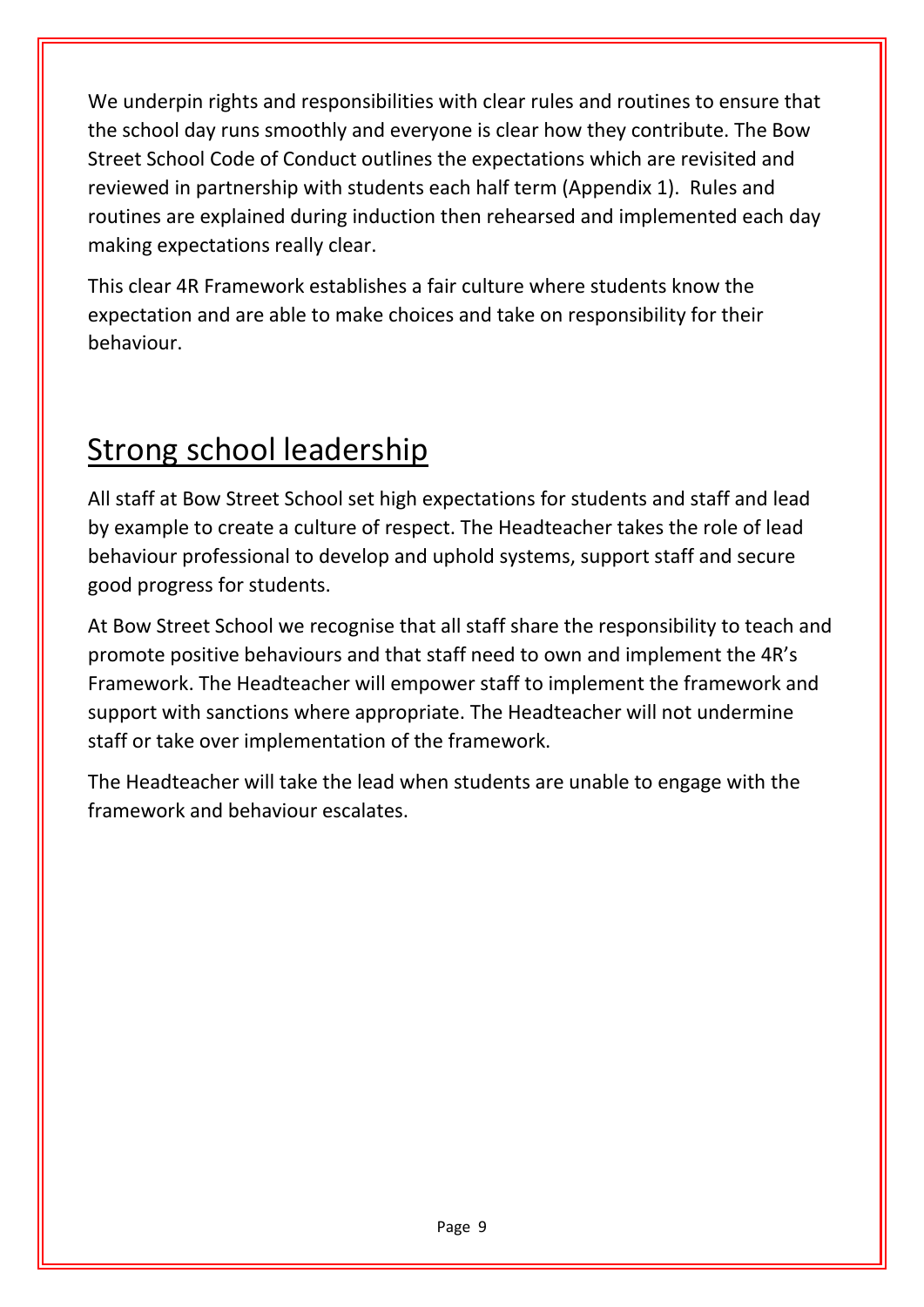#### Rewards and sanctions

The 4R's Framework is supported by consequences. Students make choices about behaviour which then has consequences. All positive behaviours will be rewarded and promoted, negative behaviours will receive a consequence. The consistent application of consequences will support a 'no surprises' outcome for learners.

**Rewards** will be reviewed regularly to ensure they are valued and relevant to students. Our rewards include;

- Verbal praise
- Stars Rewards System
- Certificates
- Phone calls home
- Letters or praise postcards
- Personalised responsibilities/privileges
- Reward trips

#### Star Reward System

We try to reward and incentivise good behaviour on a daily basis through a star reward system. We set parameters for good behaviours in and out of the school environment, completion of set work and tasks and outstanding achievement. When parameters are met and/or exceeded stars are awarded which translate to rewards. Each pupil has their stars recorded each lesson in their individualised start chart. These are then reviewed at the end of the day with a discussion about achievements or why they didn't meet expectations.

**Sanctions** are a consequence as a result of negative behaviour and are intended to change behaviours. Before issuing sanctions staff will refer to the 4R's framework to allow students time to correct behaviours. When negative behaviour occurs staff will adopt the following steps;

- 1) Reminders and prompting towards rights and responsibilities
- 2) Use the language of choice to encourage positive choices
- 3) Three Point Warning system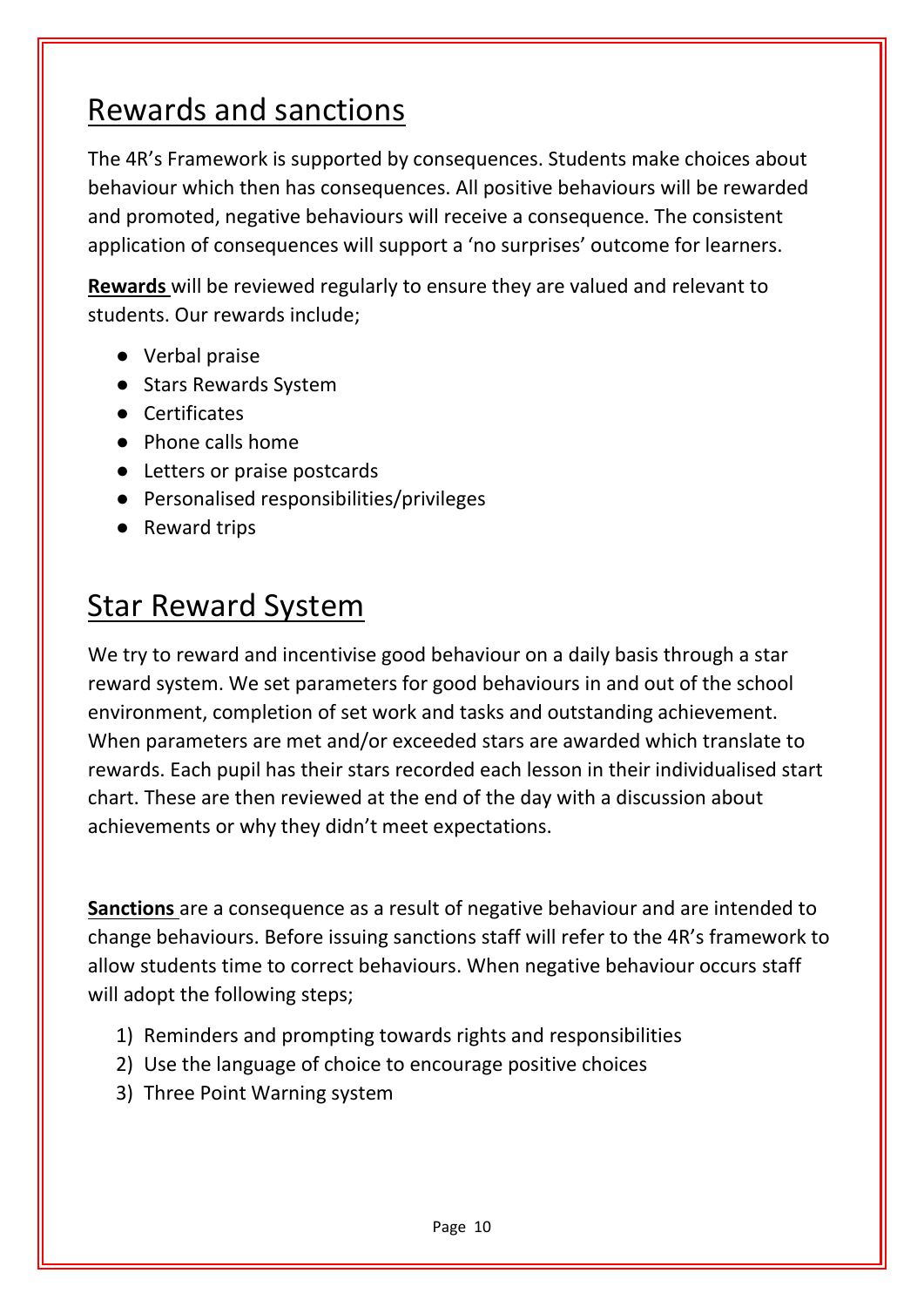The ultimate aim when modifying behaviour is returning the child to learning, so when sanctions are issued it is done clearly and swiftly so we can move on and get back to learning. The sanctions we use include;

- Loss of stars (Star Reward System)
- Reflection time/time out to think and reflect on positives and solutions
- Restorative tasks (e.g. clean up or helping out)
- Mediation/restorative meeting to resolve difficulty with peer or staff member
- Time with the Headteacher
- Phone calls home
- Letters home
- Exclusion (in serious cases)

#### **Zero-tolerance approach to sexual harassment and sexual violence**

The school will ensure that all incidents of sexual harassment and/or violence are met with a suitable response, and never ignored.

Pupils are encouraged to report anything that makes them uncomfortable, no matter how 'small' they feel it might be.

The school's response will be:

- ●Proportionate
- ●Considered
- ●Supportive
- ●Decided on a case-by-case basis

Sanctions for sexual harassment and violence may include:

- ●Fixed term exclusion
- ●Addressing concerns with parents
- ●Referral to the Police and Children's Services
- ●Multi Professional meetings

The school has procedures in place to respond to any allegations or concerns regarding a child's safety or wellbeing. These include clear processes for:

- ●Responding to a report
- ●Carrying out risk assessments, where appropriate, to help determine whether to:
	- ●Manage the incident internally
	- ●Refer to early help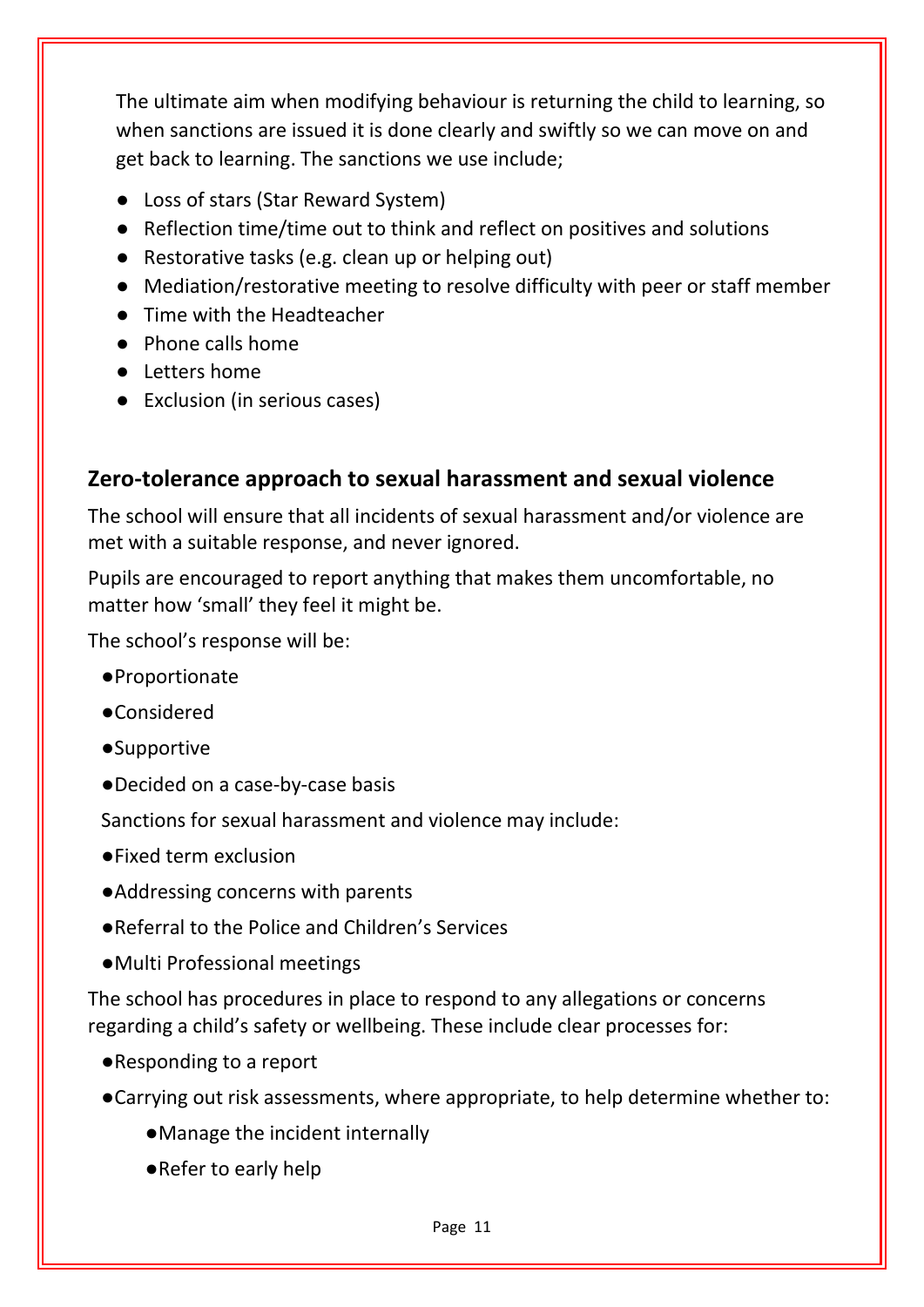- ●Refer to children's social care
- ●Report to the police

Please refer to our child protection and safeguarding policy for more information.

#### Malicious allegations

Where a pupil makes an allegation against a member of staff and that allegation is shown to have been deliberately invented or malicious, the school will discipline the pupil in accordance with this policy.

Where a pupil makes an allegation of sexual violence or sexual harassment against another pupil and that allegation is shown to have been deliberately invented or malicious, the school will discipline the pupil in accordance with this policy.

In all cases where an allegation is determined to be unsubstantiated, unfounded, false or malicious, the school (in collaboration with the local authority designated officer, where relevant) will consider whether the pupil who made the allegation is in need of help, or the allegation may have been a cry for help. If so, a referral to children's social care may be appropriate.

The school will also consider the pastoral needs of staff and pupils accused of misconduct.

Please refer to our child protection and safeguarding policy for more information on responding to allegations of abuse against staff or other pupils.

## Classroom Management and teaching of good behaviour

At Bow Street School we understand that good behaviour doesn't just happen – we have to teach it. All staff will be teaching behaviour within classrooms, during social times and off site.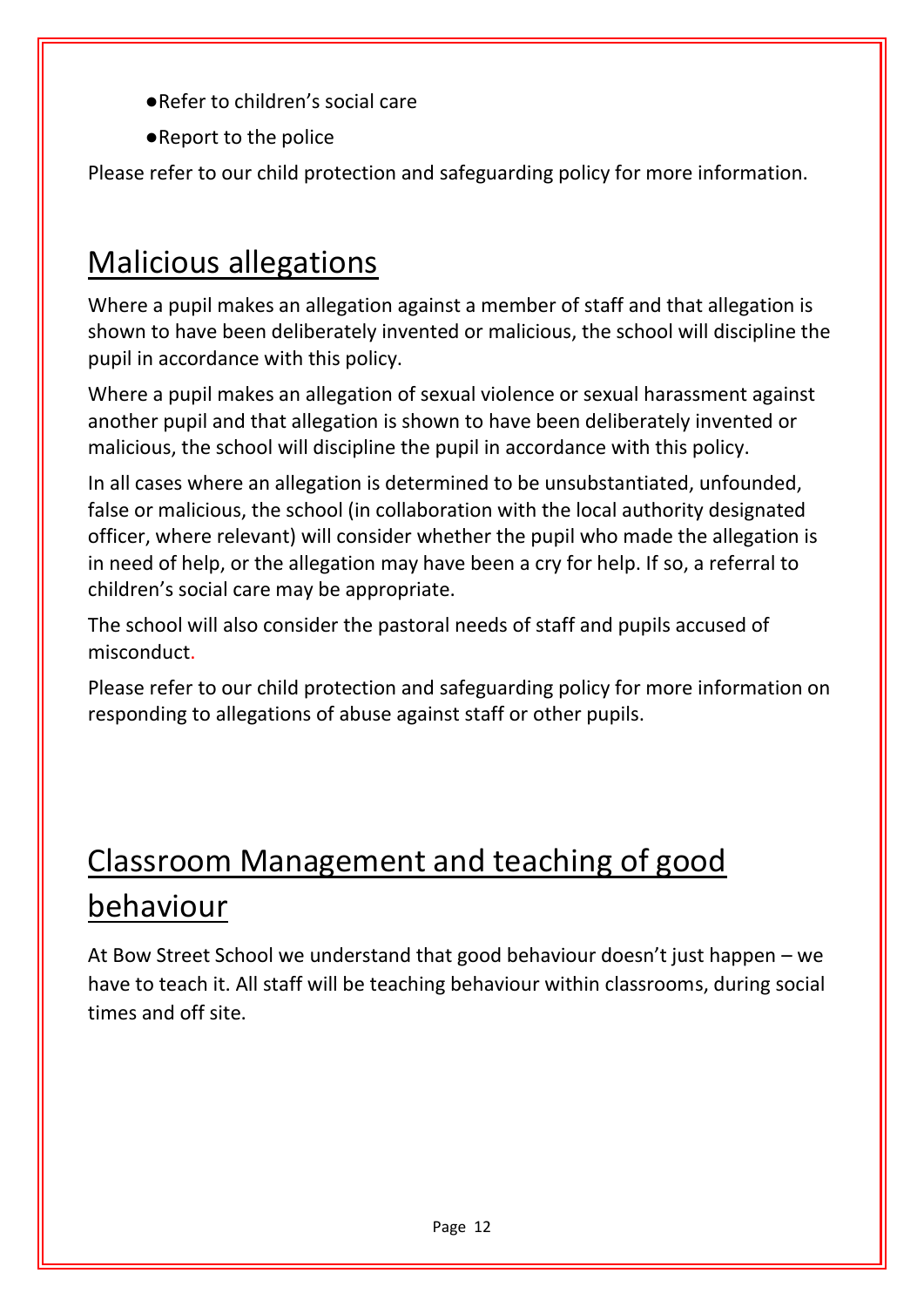#### Teaching Behaviour – What does it look like?

#### **What is it?**

Explain the behaviour you're teaching or practising (e.g. working in two's)

#### **How am I doing?**

Staff will provide feedback to students on how they are developing the behaviour (e.g. Jamie you have listened brilliantly to your partner, well done)

#### **What does it look like?**

Staff will model and share visuals of how it looks (e.g. taking turns, listening in a pair)

#### **Why am I doing it?**

Staff will give reminders of how it relates to Rights and Responsibilities (e.g. being able to work in two's is about respect for others and supporting each others learning)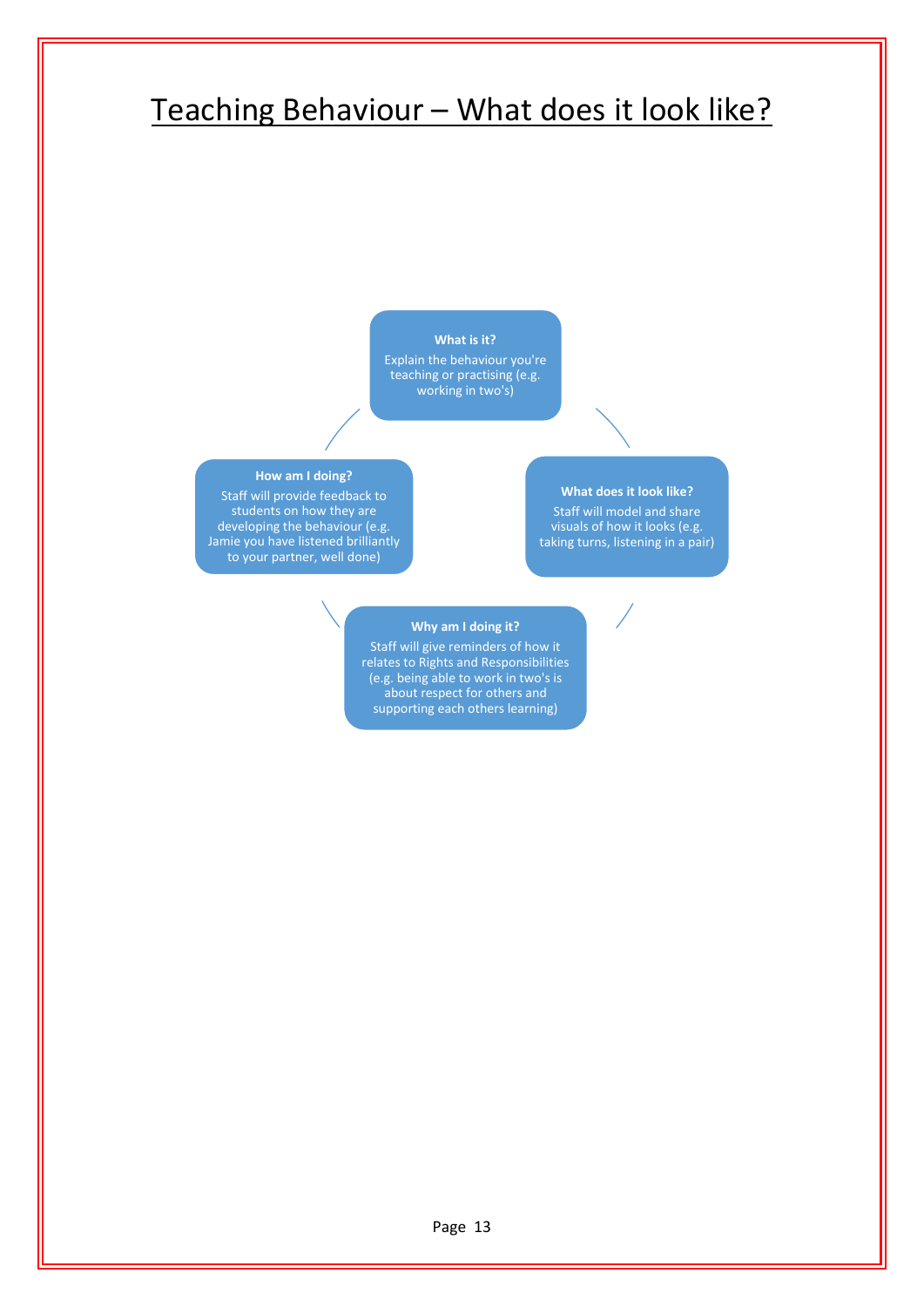## Staff development and support

We expect all of our students to make good progress with their behaviour and all staff to facilitate and support their progress.

We invest heavily in staff development and support to ensure that they understand and are able to implement the 4R's Framework. We also equip staff with the 'tools of the trade' to promote the positive and reduce problem behaviours through training and modelling.

#### Pupil support systems

All our students are individuals which we respect and value at Bow Street School. Each student will present with different behaviours and respond differently to particular strategies. At Bow Street School we are committed to tailoring our support to pupils needs by;

- Assessing student needs and behaviours
- Developing Individual Education Plans for all students tailored to needs
- Identifying strategies which have a positive impact
- Tracking progress that students make with behaviour
- Rewarding and celebrating progress
- Engaging parents/carers in plans to improve behaviour

#### Liaison with parents and other agencies

Our partnership with parents/carers is essential in supporting the progress of their children and our students. We expect all of our parents/carers to actively promote the 4R's Framework and the Rights and Responsibilities within it.

We will involve parents and carers when things are going well and when we face challenges. We will involve parents in rewards and sanctions as we want to celebrate progress with families, share ideas about strategies and plan solutions when we need to modify behaviour.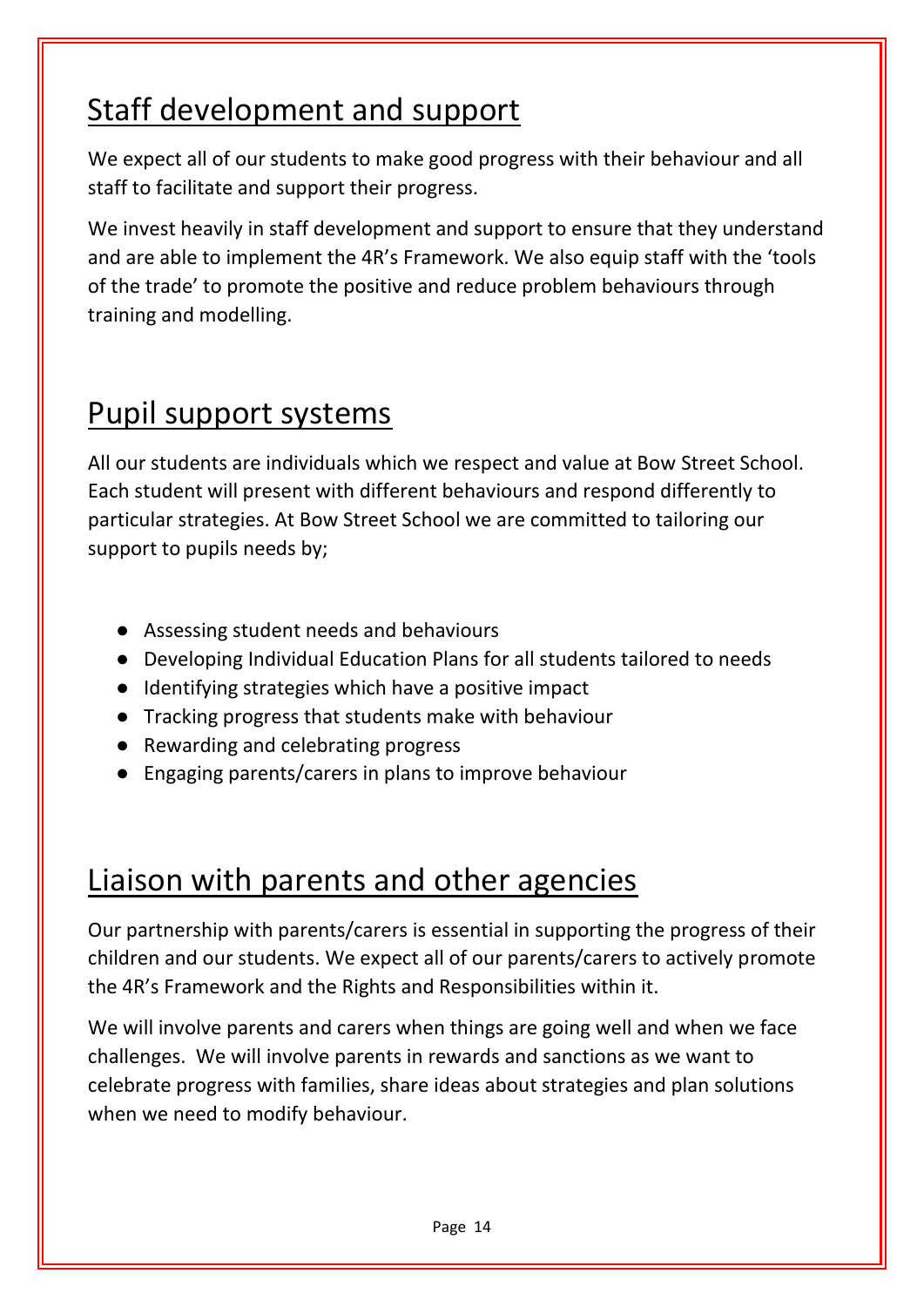At Bow Street School we work with a wide range of agency partners such as the school nurse, youth offending services, the local authority, CAMHS and Social Care. We may call on the help of others to put appropriate support in place for students.

#### Managing pupil transition

When students arrive at Bow Street School we will provide a supportive induction for them and their families. During induction we will meet with families to ensure that;

- 1. We get to know about likes, dislikes, strengths, weaknesses and other vital information.
- 2. Students understand the 4R's Framework and the Rights and Responsibilities of staff and students.
- 3. Students and families understand how we'll work together using the 4R's Framework and rewards and sanctions.

### Organisation and facilities

The Headteacher is the lead behaviour professional and is responsible for organising staff, policies and procedures to ensure students make progress with behaviour.

If parents/carers have problems they want to discuss regarding their child's behaviour they should contact the Headteacher.

We invest heavily in staffing ratios and the learning environment to ensure that students have a positive experience. The 4R's Framework makes clear the rules and routines staff and students need to follow to maintain the learning environment and climate.

All of our students will have an Individual Education Plan (IEP) built from our assessment and the information parents/carers share with us to meet needs. We may need to make further reasonable adjustments for students with SEND so that they are able to access facilities and curriculum.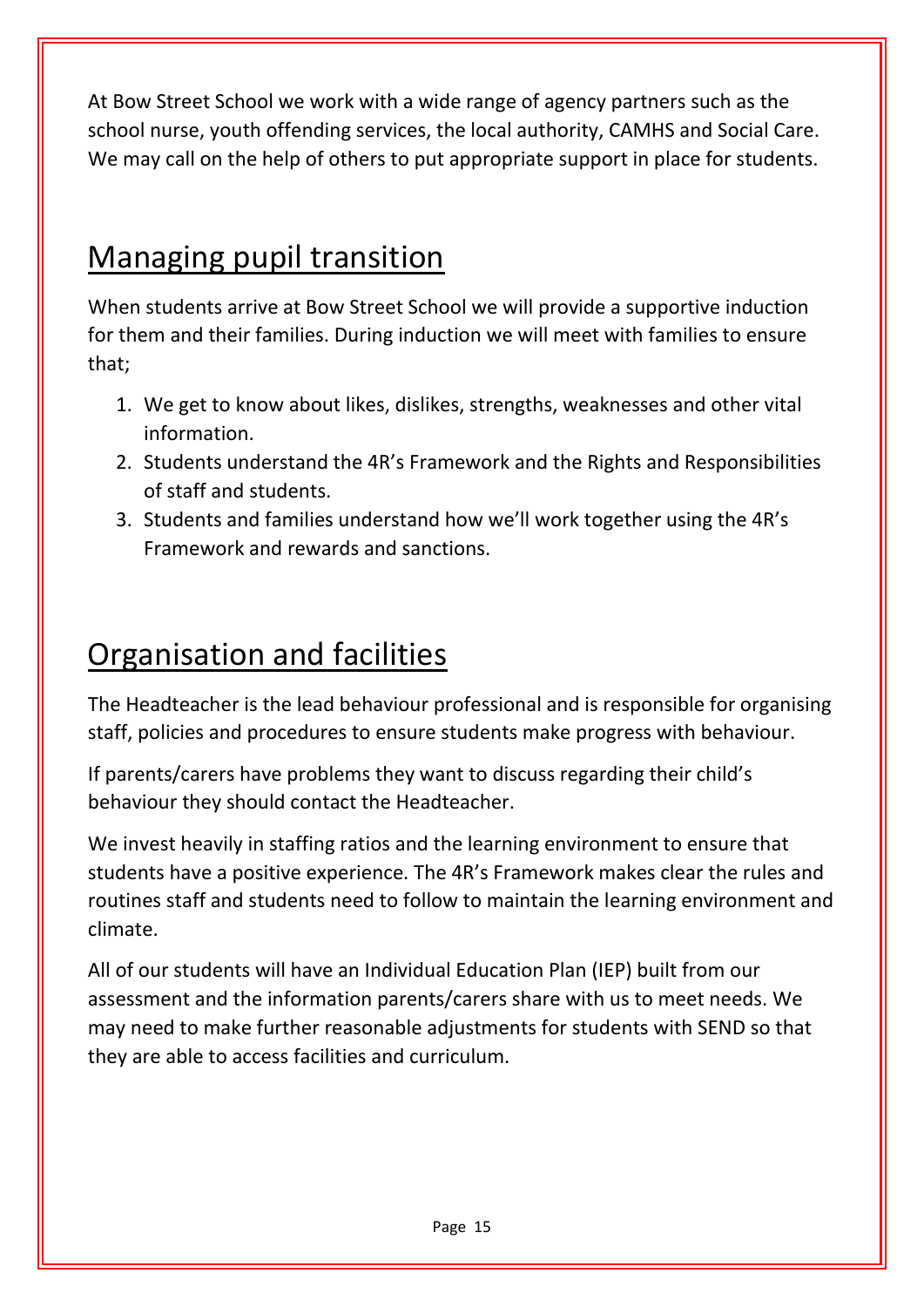#### Serious incidents

We are committed to the 4R's Framework and our Rights and Responsibilities driven policy and will adopt this approach at all times.

Serious incidents which involve damage to property, harm to others or compromise the safety of others will be managed by the staff and Headteacher.

Where there is a pattern of continued serious incidents or heightened behaviour, we will invite parents and partners into school to plan support and solutions for students.

In some instances of serious incidents there may be a need to exclude pupils, however this is always done as a last resort. Please see the exclusion policy for more information on exclusions.

#### Use of reasonable force

At Bow Street School we adopt a 'Hands Off' policy and do not use physical intervention as a strategy. We do recognise that there may be times when we would need to use reasonable force to;

- *Remove disruptive children from the classroom where they have refused to follow an instruction to do so;*
- *Prevent a pupil behaving in a way that disrupts a school event or a school trip or visit;*
- *Prevent a pupil leaving the classroom where allowing the pupil to leave would risk their safety or lead to behaviour that disrupts the behaviour of others;*
- *Prevent a pupil from attacking a member of staff or another pupil, or to stop a fight in the playground; and*
- *Restrain a pupil at risk of harming themselves through physical outbursts.*

(Taken from DfE Use of Reasonable Force, 2013*)*

In any instance where force is used it will be documented and parents/carers will be informed.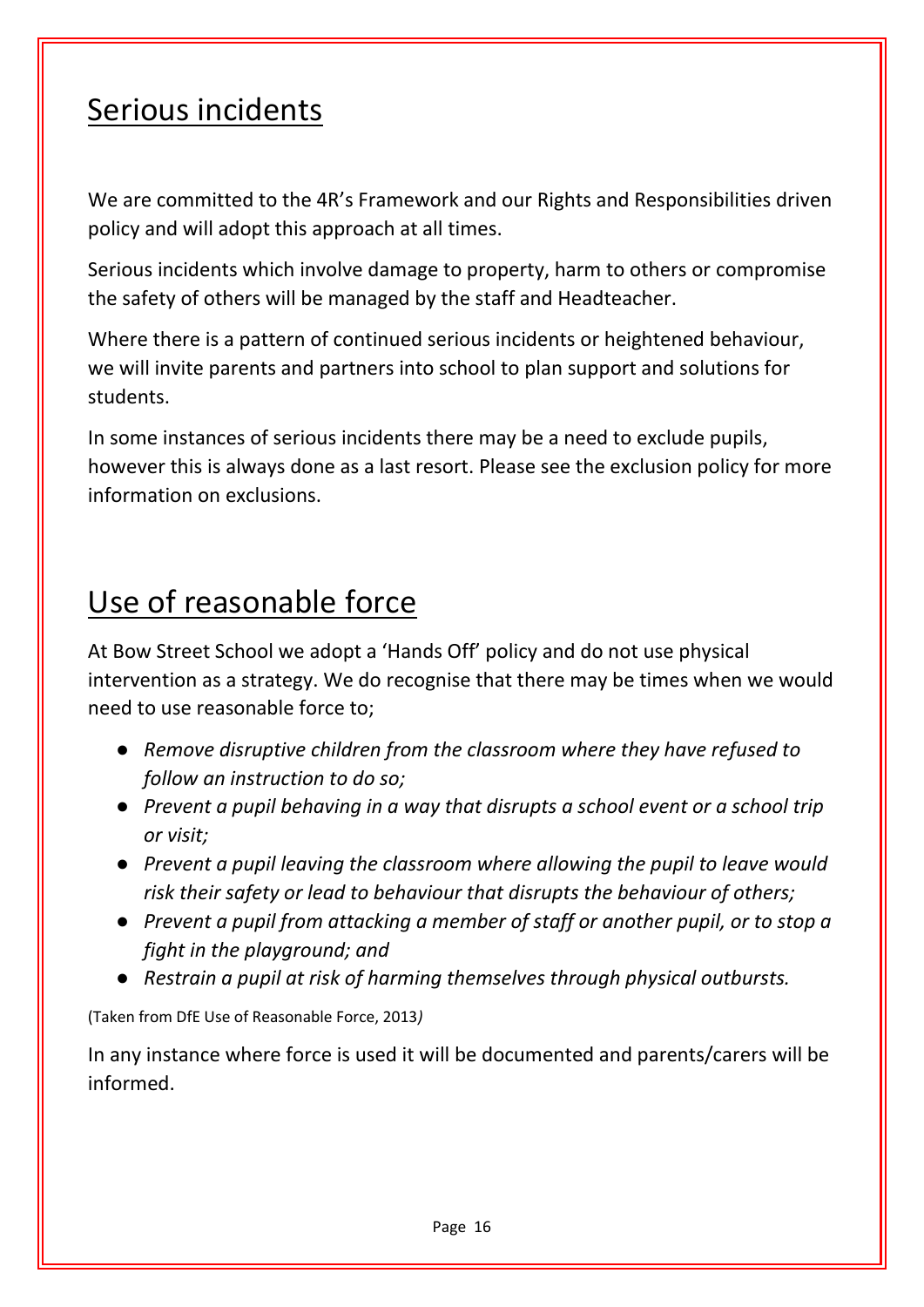#### Powers to search

We expect all of our students not to bring prohibited items into school. If we are concerned that a pupil is carrying prohibited items we will ask for their consent to search. If they refuse to cooperate with such a search we may have to ask them to leave the premises as they may present a risk to themselves or others. Wherever we request and/or undertake a search we will contact parents/carers.

#### Monitoring and evaluation

Senior leaders review and implement the behaviour policy and procedures. Whole school behaviour data and the impact of this policy will be monitored and adjusted to secure good behaviour and comply with statutory requirements.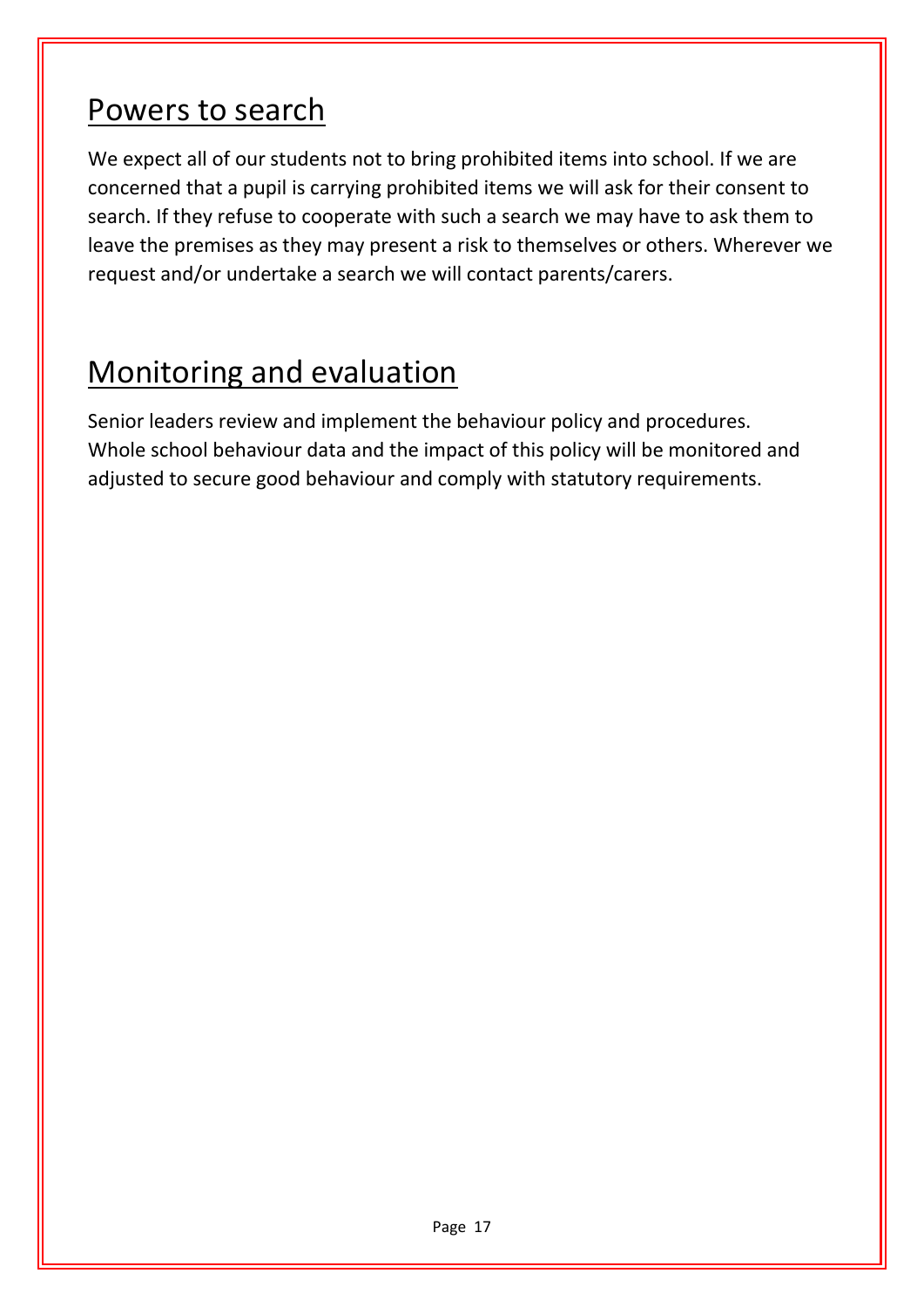#### Appendix 1: written statement of behaviour principles

- ●Every pupil understands they have the right to feel safe, valued and respected, and learn free from the disruption of others
- ●All pupils, staff and visitors are free from any form of discrimination
- ●Staff and volunteers set an excellent example to pupils at all times
- ●Rewards and sanctions are used consistently by staff, in line with the behaviour policy
- ●The behaviour policy is understood by pupils and staff
- ●The exclusions policy explains that exclusions will only be used as a last resort, and outlines the processes involved in permanent and fixed-term exclusions
- ●Pupils are helped to take responsibility for their actions
- ●Families are involved in behaviour incidents to foster good relationships between the school and pupils' home life

The proprietor also emphasises that violence or threatening behaviour will not be tolerated in any circumstances.

This written statement of behaviour principles is reviewed and approved by the headteacher and the proprietor annually.